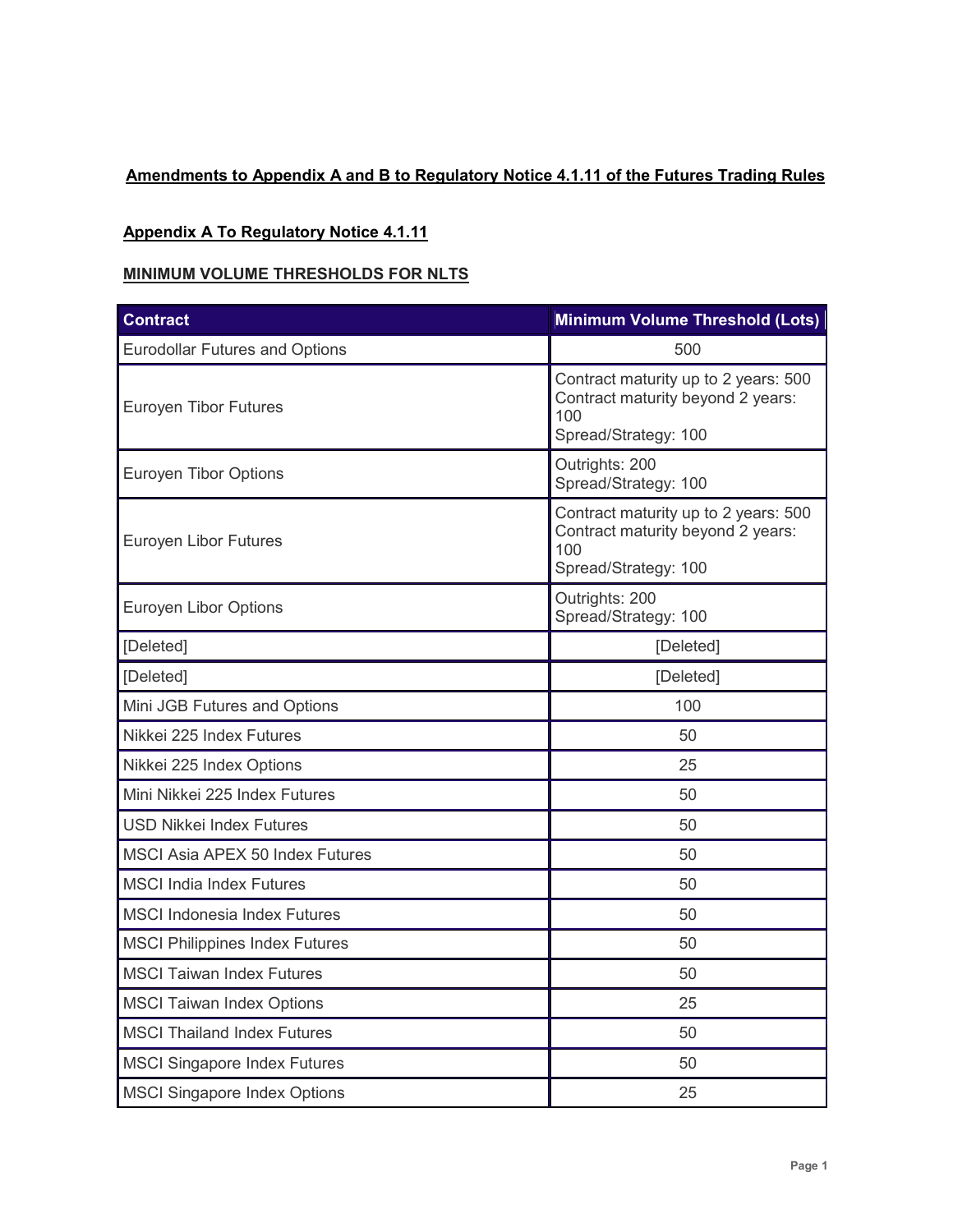| <b>Contract</b>                                                   | <b>Minimum Volume Threshold (Lots)</b> |  |
|-------------------------------------------------------------------|----------------------------------------|--|
| <b>Straits Times Index Futures</b>                                | 50                                     |  |
| [Deleted]                                                         | [Deleted]                              |  |
| [Deleted]                                                         | [Deleted]                              |  |
| <b>SGX CNX Nifty Index Futures</b>                                | 50                                     |  |
| <b>SGX CNX Nifty Index Options</b>                                | 25                                     |  |
| <b>SGX FTSE China A50 Index Futures</b>                           | 50                                     |  |
| <b>JADE CPO Futures</b>                                           | 20                                     |  |
| Nikkei Stock Average Dividend Point Index Futures                 | 25                                     |  |
| <b>SGX Robusta Coffee Futures</b>                                 | 40                                     |  |
| <b>LME-SGX Copper Futures [Deleted]</b>                           | 30-[Deleted]                           |  |
| <b>LME-SGX Primary Aluminium Futures [Deleted]</b>                | 60-[Deleted]                           |  |
| <b>LME-SGX Zinc Futures [Deleted]</b>                             | 60-[Deleted]                           |  |
| SICOM TSR 20 Rubber Contract                                      | 60                                     |  |
| <b>SICOM RSS 3 Rubber Contract</b>                                | 60                                     |  |
| SGX TSI Iron Ore CFR China (62% Fe Fines) Index<br><b>Futures</b> | 5                                      |  |
| SGX Baltic Capesize Time Charter Average Futures                  | 5                                      |  |
| SGX Baltic Panamax Time Charter Average Futures                   | 5                                      |  |
| SGX Baltic Supramax Time Charter Average Futures                  | 5                                      |  |
| SGX Baltic Handysize Time Charter Average Futures                 | 5                                      |  |
| SGX Platts Singapore Fuel Oil 180cst Index Futures                | 5                                      |  |
| SGX Platts Singapore Fuel Oil 380cst Index Futures                | 5                                      |  |
| <b>SGX Singapore Visco Spread Futures</b>                         | 5                                      |  |
| SGX Platts Kerosene FOB Singapore Index Futures                   | 5                                      |  |
| SGX Platts Gasoil FOB Singapore Index Futures                     | 5                                      |  |
| <b>SGX Singapore Regrade Spread Futures</b>                       | 5                                      |  |
| SGX Platts Naphtha CFR Japan Index Futures                        | 5                                      |  |
| SGX API 8 CFR China Coal Index Futures                            | 10                                     |  |
| SGX IHS McCloskey Indonesian Sub-Bit FOB Index<br><b>Futures</b>  | 10                                     |  |
| SGX Hot-Rolled Coil (HRC) Steel CFR ASEAN Index<br><b>Futures</b> | 5                                      |  |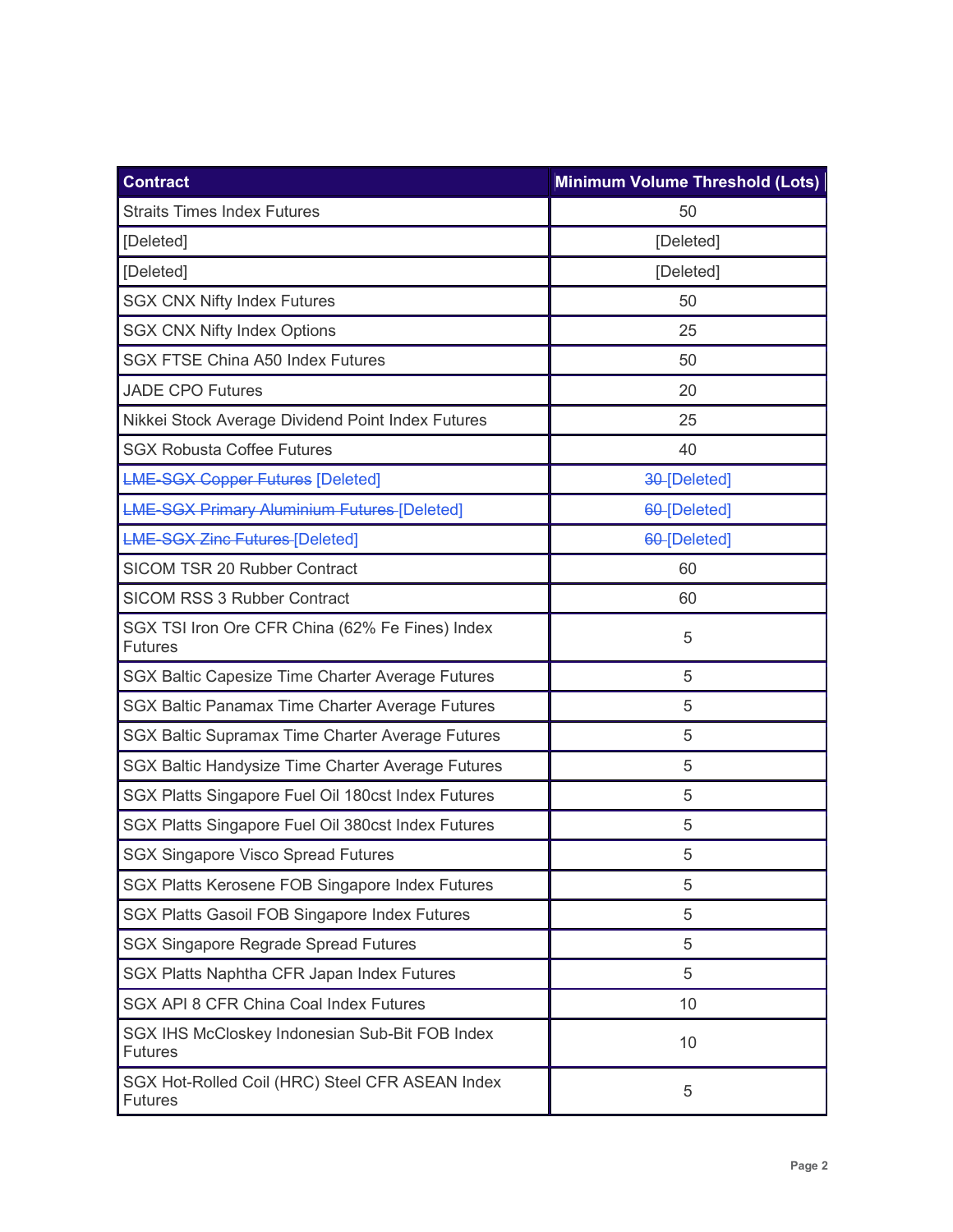| <b>Contract</b>            | <b>Minimum Volume Threshold (Lots)</b> |
|----------------------------|----------------------------------------|
| <b>SGX AUD/USD Futures</b> | 50                                     |
| <b>SGX AUD/JPY Futures</b> | 50                                     |
| <b>SGX INR/USD Futures</b> | 50                                     |
| <b>SGX USD/SGD Futures</b> | 50                                     |
| <b>SGX KRW/USD Futures</b> | 50                                     |
| <b>SGX KRW/JPY Futures</b> | 50                                     |

## **Appendix B To Regulatory Notice 4.1.11 of Futures Trading Rules**

### **MINIMUM TICK SCHEDULE FOR NEGOTIATED LARGE TRADES**

| <b>Contract</b>                       | <b>Market Tick Size</b>                                                                                                           | <b>NLT Tick Size</b>                    |
|---------------------------------------|-----------------------------------------------------------------------------------------------------------------------------------|-----------------------------------------|
| <b>Eurodollar Futures and Options</b> | Spot<br>0.0025 point (US\$6.25)<br>Subsequent contract months<br>0.0050 point (US\$12.50)                                         | <u>All</u><br>0.0001 point (US\$0.25)   |
| <b>Euroyen Tibor Futures</b>          | Spot and subsequent 3<br>contract months<br>0.0025 point (¥625)<br>5 <sup>th</sup> contract month onwards<br>0.005 point (¥1,250) | <u>aii</u><br>0.001 point (¥250)        |
| <b>Euroyen Tibor Options</b>          | 0.005 point (¥1,250)                                                                                                              | 0.001 point (¥250)                      |
| Euroyen Libor Futures                 | Spot and subsequent 3<br>contract months<br>0.0025 point (¥625)<br>5 <sup>th</sup> contract month onwards<br>0.005 point (¥1,250) | All<br>0.001 point (¥250)               |
| Euroyen Tibor Options                 | 0.005 point (¥1,250)                                                                                                              | 0.001 point (¥250)                      |
| [Deleted]                             | [Deleted]                                                                                                                         | [Deleted]                               |
| [Deleted]                             | [Deleted]                                                                                                                         | [Deleted]                               |
| Mini JGB Futures and Options          | ¥0.01 per ¥100 face value<br>$(*1,000)$                                                                                           | ¥0.01 per ¥100 face value<br>$(*1,000)$ |
| Nikkei 225 Index Futures              | 5 index points (¥2,500)                                                                                                           | $0.01$ index point (¥5)                 |
| Nikkei 225 Index Options              | 1 index point (¥500)                                                                                                              | $0.01$ index point (¥5)                 |
| USD Nikkei 225 Index Futures          | 5 index points (US\$25)                                                                                                           | 0.01 index point (US\$0.05)             |
| Mini Nikkei 225 Index Futures         | 1 index point $(*100)$                                                                                                            | 0.01 index point $(41)$                 |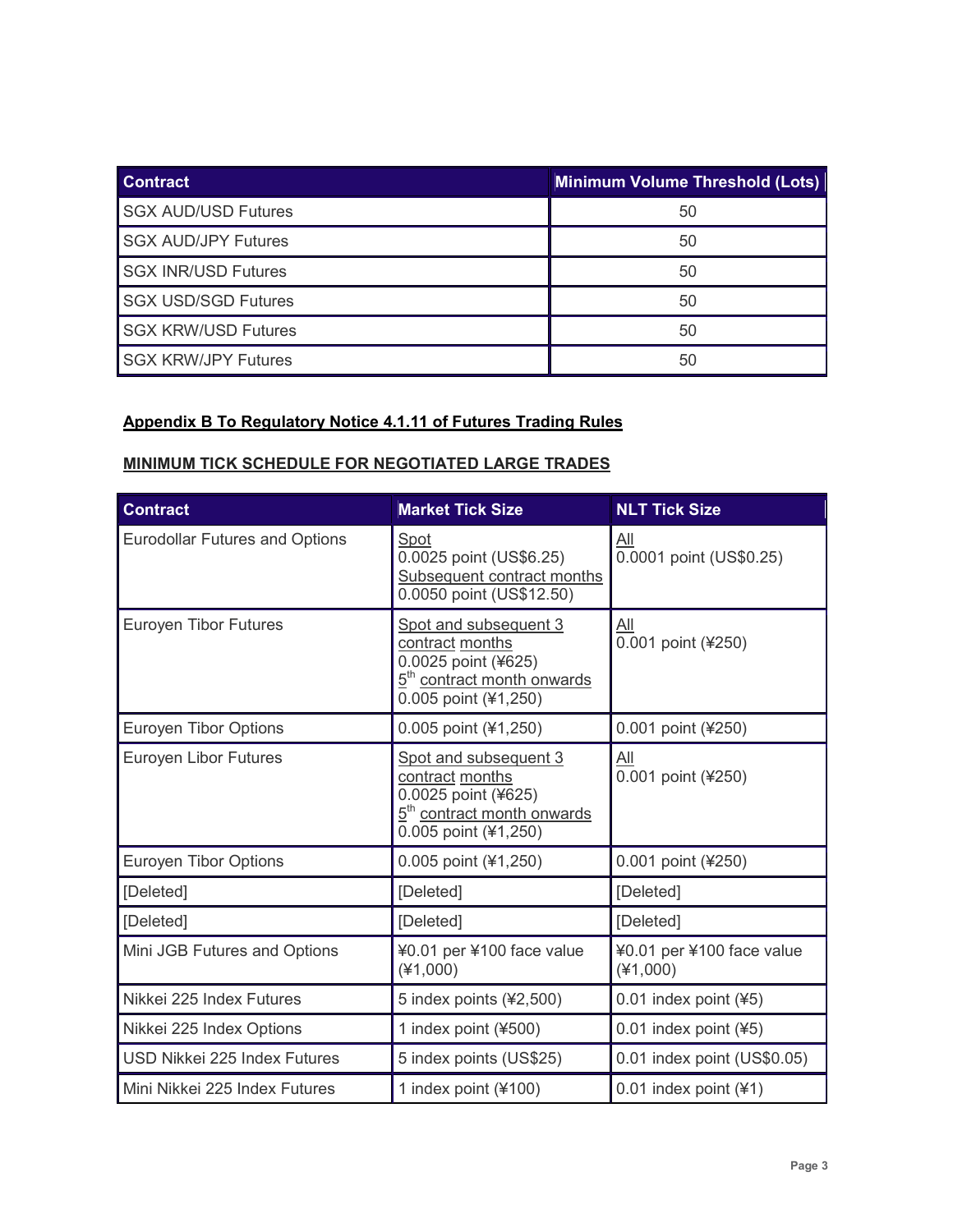| <b>Contract</b>                                                    | <b>Market Tick Size</b>     | <b>NLT Tick Size</b>        |
|--------------------------------------------------------------------|-----------------------------|-----------------------------|
| <b>MSCI Asia APEX 50 Index Futures</b>                             | 0.5 index point (US\$25)    | 0.01 index point (US\$0.50) |
| <b>MSCI India Index Futures</b>                                    | 0.2 index points (US\$10)   | 0.01 index point (US\$0.50) |
| <b>MSCI Indonesia Index Futures</b>                                | 5 index points (US\$10)     | 0.01 index point (US\$0.02) |
| <b>MSCI Philippines Index Futures</b>                              | 1 index points (US\$10)     | 0.01 index point (US\$0.10) |
| <b>MSCI Taiwan Index Futures</b>                                   | 0.1 index point (US\$10)    | 0.01 index point (US\$1.00) |
| <b>MSCI Taiwan Index Options</b>                                   | 0.01 index point (US\$1.00) | 0.01 index point (US\$1.00) |
| <b>MSCI Thailand Index Futures</b>                                 | 0.25 index points (US\$5)   | 0.01 index point (US\$0.20) |
| <b>MSCI Singapore Index Futures and</b><br>Options                 | 0.1 index point (S\$20)     | 0.01 index point (S\$2.00)  |
| <b>Straits Times Index Futures</b>                                 | 1 index point (S\$10)       | 0.01 index point (S\$0.10)  |
| [Deleted]                                                          | [Deleted]                   | [Deleted]                   |
| [Deleted]                                                          | [Deleted]                   | [Deleted]                   |
| <b>SGX CNX Nifty Index Futures</b>                                 | 0.5 index point (US\$1)     | 0.01 index point (US\$0.02) |
| <b>SGX CNX Nifty Index Options</b>                                 | 0.1 index point (US\$0.20)  | 0.01 index point (US\$0.02) |
| <b>SGX FTSE China A50 Index Futures</b>                            | 5 index points (US\$5)      | 0.01 index point (US\$0.01) |
| Nikkei Stock Average Dividend Point<br><b>Index Futures</b>        | 0.1 index point $(*1,000)$  | $0.01$ index point (¥100)   |
| <b>SGX Robusta Coffee Futures</b>                                  | US\$ 1 per tonne            | US\$ 1 per tonne            |
| <b>LME-SGX Copper Futures-[Deleted]</b>                            | S\$1.00 per tonne [Deleted] | S\$0.25 per tonne [Deleted] |
| <b>LME-SGX Primary Aluminium</b><br><b>Futures-[Deleted]</b>       | S\$0.50 per tonne [Deleted] | S\$0.25 per tonne [Deleted] |
| <b>LME-SGX Zinc Futures-[Deleted]</b>                              | S\$0.50 per tonne [Deleted] | S\$0.25 per tonne [Deleted] |
| SGX TSI Iron Ore CFR China (62%<br>Fe Fines) Index Futures         | US\$0.01 per metric tonne   | US\$0.01 per metric tonne   |
| <b>SGX Baltic Capesize Time Charter</b><br><b>Average Futures</b>  | US\$1.00 per day            | US\$1.00 per day            |
| <b>SGX Baltic Panamax Time Charter</b><br><b>Average Futures</b>   | US\$1.00 per day            | US\$1.00 per day            |
| <b>SGX Baltic Supramax Time Charter</b><br><b>Average Futures</b>  | US\$1.00 per day            | US\$1.00 per day            |
| <b>SGX Baltic Handysize Time Charter</b><br><b>Average Futures</b> | US\$1.00 per day            | US\$1.00 per day            |
| <b>SGX Platts Singapore Fuel Oil</b><br>180cst Index Futures       | US\$0.01 per metric tonne   | US\$0.01 per metric tonne   |